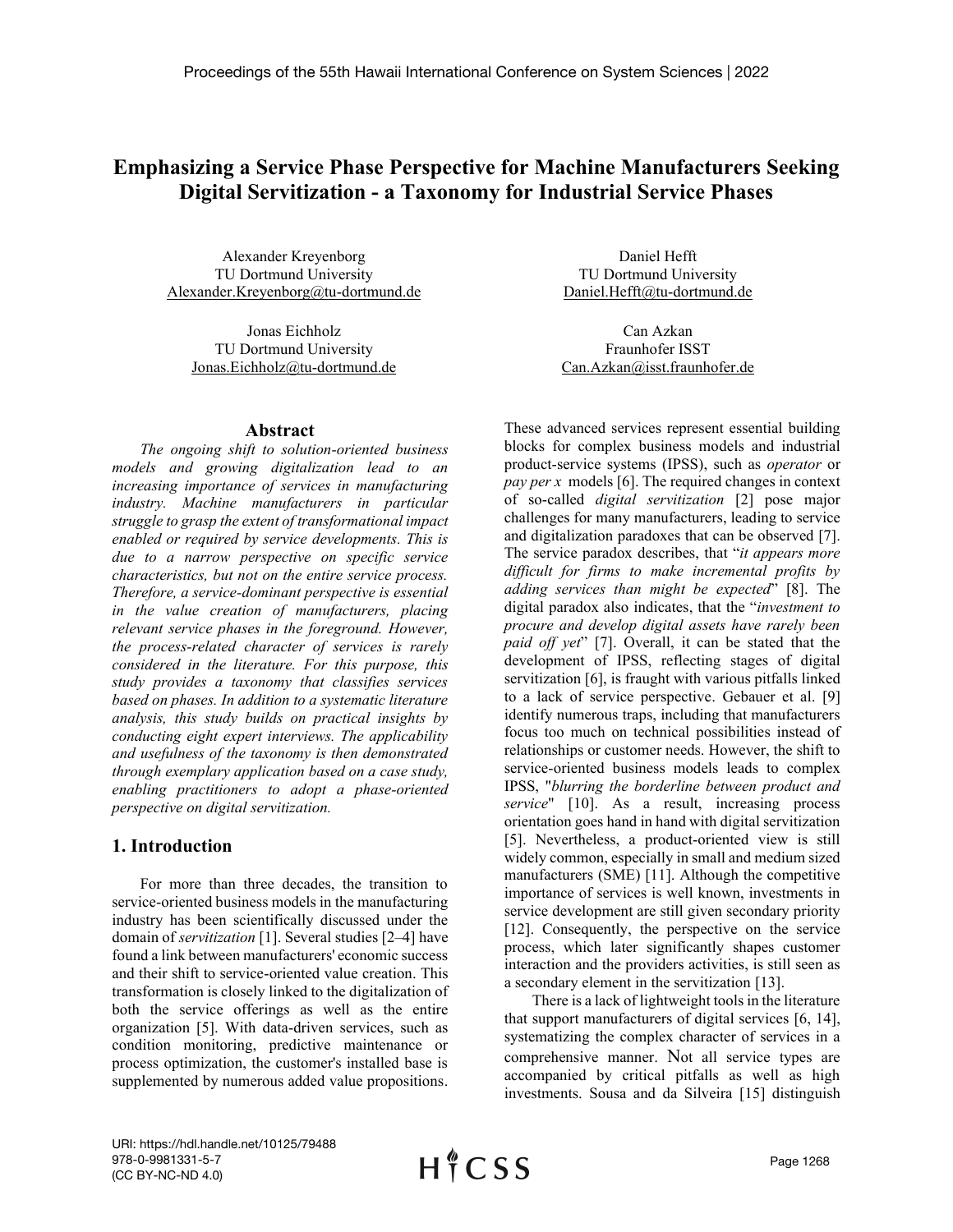between basic Services (BAS) and advanced Services (ADS). While BAS describe less complex and conventional types of services (e.g., training or commissioning), ADS represent more complex services, which go hand in hand with a high level of digitalization or process orientation (e.g., remote diagnostics or result-oriented services). An important contribution to digital servitization lies in existing customer relationships via BAS as part of the use phase of machines, which are successively expanded by ADS (e.g., condition monitoring) [16]. Hence, this study focuses on MRO-related services (maintenance, repair, overhaul) of machine manufacturers, which are extended by digital service elements [13, 17]. Thus, the objective of this contribution is to systematize the service perspective and poses the following **research question** (**RQ**):

#### *What are the key dimensions and characteristics of MRO-related services in manufacturing industry in light of digital servitization?*

To answer the research question, a taxonomy for industrial services of manufacturers is developed following the well-established development approach by Nickerson et al. [18]. The aim of the taxonomy is to identify relevant dimensions and characteristics of industrial services. The development is conducted through the lens of the service-dominant logic (SDL), that places the service aspect in the center of the economic value creation [19]. Besides a systematic literature review, the development approach includes expert interviews with a total of eight manufacturers, ensuring its usefulness and applicability. The article is structured as follows: After the introduction, section 2 provides insight into the relevant theoretical foundations. Section 3 discusses the research design in detail and introduces the development of the taxonomy. In section 4, the final dimensions and their characteristics are described. Then, section 5 demonstrates an exemplary application of the taxonomy based from insights of a case study of a machine manufacturer. Finally, section 6 discusses the conceptual contributions, practical implications and limitations of this study.

# **2. Theoretical background**

# **2.1. Service-phases in manufacturing industry through the lens of Service Dominant Logic**

Manufacturers are increasingly transforming to service-based value creation and thus entering process-oriented relationships with customers and value creation partners as co-creators. In an industrial context, the term *service* refers to intangible offerings co-created by manufacturers or specialized service

providers and its customer. [20] Manufacturers are therefore increasingly converging on the fundamental premises of the SDL, which basically state that all economic exchanges are based on services [19], that are defined as "*the application of specialized competences through deeds, processes, and performances for the benefit of another entity or the entity itself*" [21]. Supplementary, in the literature, three constitutive dimensions have emerged, interpreting services as a system [22]: *performance outcome*, *performance potential*, and *performance process* [13, 23]. Whereas the *performance outcome* "*ether increases the customer value related to a material good, or the value contribution in a core value creation process (or value stream) of the customer*" [24], the *performance potential* describes maintaining the ability to perform the service [23]. Thus, a performance potential requires an availability of operational resources, being in line with the SDL. Following the SDL, the *performance process* thereby takes place in a co-creation in which different entities interact with each other, exchanging skills and knowledge in form of services [19]. In context of this, the SDL describes material goods as "*distribution mechanisms for service provision*" and operational resources as "*the fundamental source of strategic benefit*" [19]. Considering these premises, it can be stated that there is a lack of approaches in the literature, which systematically describe the industrial service creation of a manufacturer [13]. Galipoglu and Wolter [25] explain this by pointing to the "*heterogeneity of the subject area and the associated difficulty in making statements about the entire spectrum of industry-related services, as well as the different ways in which the supply of industry-related services affects different factors*".

However, the systematization of industrial services is valuable, as it supports the design of service activities or the identification of relevant resources [25]. Preliminary work by Kallenberg [22], Gajewski [26], Schuh et al. [13], Winkelmann and Luczak [27] or Frank et al. [28] provide first approaches to this systematization. Kallenberg focuses on the central service functions in successive phases with the help of a framework [22]. For this, a service process typical for manufacturers is proposed, which serves as the foundation for further service research [e.g. 27, 29, 30]. Gajewski [26] models after-sales services using a reference process and proposes similar phases of service provision. Schuh et al. [13] refer to this prior work and cluster MRO services processes into three groups in order to derive a digital twin for industrial services. Frank et al. [28] develop a reference process for smart service businesses, including an overarching perspective from planning and development to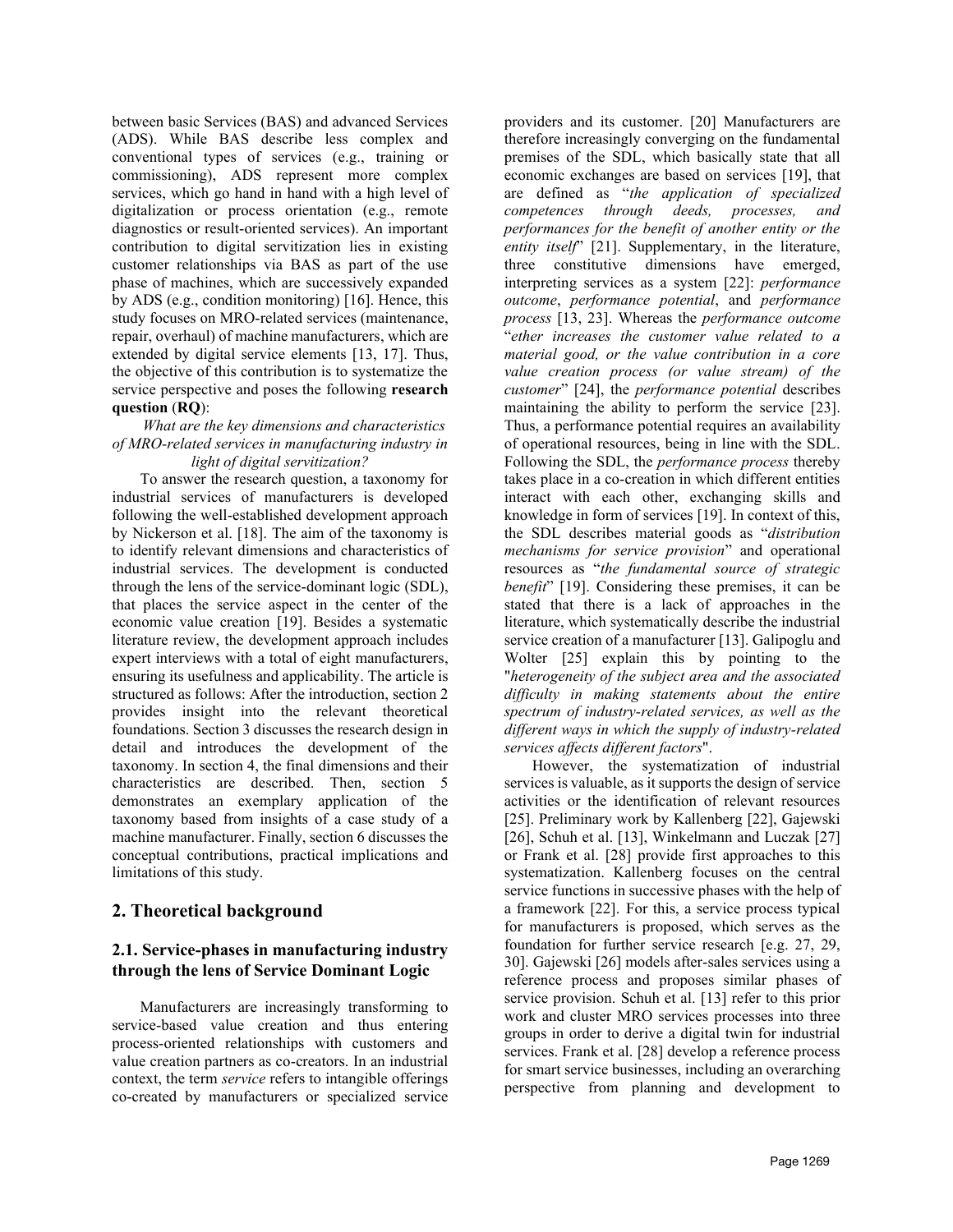performing and billing of services. Summarizing, a structure by service phases in chronological order simplifies the systematization of activities, which can include: *service inquiry*, *service clarification*, *plan and control service*, *execute service*, *invoice service* [13, 22, 26]. In each of these phases, different activities and characteristics shape the relationship between stakeholders and their value creation.

#### **2.2. Digital Servitization**

Baines and Lightfoot describe servitization as "*the process of transforming manufacturers to compete through services integrated with their products*" [20]. In this context, digitalization allows "*new ways of value creation*" [7]. Therefore it is an important enabler for advanced and service-oriented value propositions of manufacturers, which describes "*the convergence of servitization and digitalization*" [7]. Thus, this convergence has been discussed in detail for the last few years under the term *digital servitization* [2, 5, 31]. Due to "*inter-dependencies between the immanent product and service shares and the involved persons*" [32], IPSS are closely related to digital servitization, representing certain states of a service-oriented transformation strategy. The emergence of information and communication technologies (ICT) enables "*increased clientprovider interaction and the 'capture' of customer needs*" [5]. However, Coreynen et al. note that there is an insufficient knowledge base on the extent to which manufacturers can leverage the potential of digital servitization [5]. Manufacturers have to consider both the *front-end* digitalization visible to the customer and the *back-end* perspective, e.g. operant digital resources [33]. The *back-end* digitalization required for advanced services and the capabilities and resources linked to service processes, often receive little attention in the early stage of service innovation [34]. This is critical, because according to the SDL, these operational resources are the "*fundamental source of strategic benefit*" [19] and thus of every servicerelated action.

### **2.3. Taxonomies of services in manufacturing industry**

For the analysis of complex phenomena, taxonomies offer a possibility of systematization [18]. Similar approaches such as classifications or typologies are often used synonymously with taxonomies [18]. Wemmerlöv states that "*all activities inside an organisation are classifiable*" [35]. Building on this statement, we utilize a taxonomy systematizing the service process of manufacturers. According to

Schuh et al., *"existing literature does not focus on the phase of service performance*" [13], i.e. the servicerelated activities of manufacturers. The authors of this study agree on this conclusion, despite some preliminary work using phase-based reference models (see section 2.1.). Nevertheless, there are some taxonomies emerging from the Information Systems research domain providing a first orientation.

Williams et al. develop a digital service design taxonomy classifying services with regard to the business model, the degree of interaction, and the technology [36]. Rühmann classifies services using a typology and derives different design variants based on characteristics [37]. Paukstadt et al. focus on a smart service taxonomy, which emphasizes the service concept, execution, and monetization [38]. The taxonomy for data-driven services by Azkan et al. adopts a similar perspective and broadens the lens in terms of analytic characteristics and integration of platforms from the business model perspective [39]. Passlick et al. focus on internet of things enabled predictive maintenance services. The classification is based on business models, which includes value promise, payment model or customers [40]. Hunke et al. also address the potential of digitalization and develop a taxonomy to systematize the usage of dataand analytic-based services [41]. Mittag et al. propose an approach based on ten building blocks, e.g. product monitoring or provide information [42] to support the planning of product-related services. Koldewey et al. provide a framework that draws on 20 functionality patterns for smart services [43]. This selection of studies shows that existing taxonomies focus on systematizing specific service types (e.g., characteristics of a data-driven service) as a classifiable object in a performance outcome perspective (see section 2.1.). There is a lack of approaches that systematize the performance process itself. Nevertheless, this perspective is necessary because a service-centric view is inherently relationship-oriented [19]. Thus, the characteristics of the service process must be considered.

# **3. Research design and development**

# **3.1 Methodology**

As a form of classification, taxonomies provide a basis for future research by systematizing complex phenomena [44]. For developing and evaluating the taxonomy, this contribution draws on the design science research (DSR) methodology [45], as it aims to overcome current limitations of explaining realworld phenomena by building and evaluating sociotechnical artifacts [46]. Thus, the *build*-*evaluate*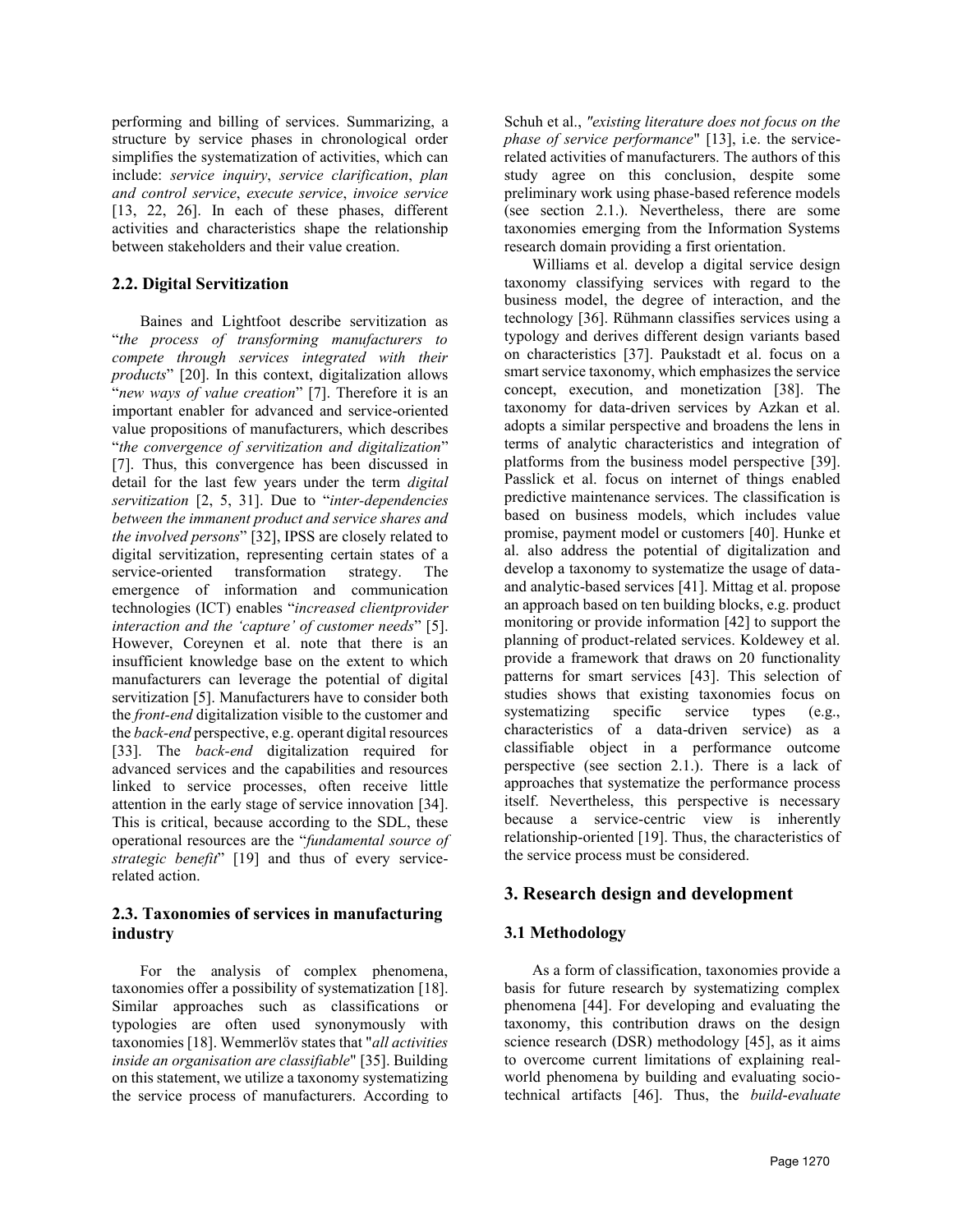pattern by Sonnenberg and Vom Brocke is adapted [47], structuring the following process in two phases.

Regarding an adequate methodology for *building* the taxonomy, this study adapts the well-established approach of Nickerson et al. [18]. The main goal of this contribution's taxonomy is to classify manufacturers' industrial service processes based on the degree of digital servitization. Thereby, building the taxonomy is conducted through the lens of SDL, considering the interest of practitioners to map relevant aspects of digitalization, as well as the interaction with customers and partners as co-creators. In line with Nickerson et al. [18], we followed an iterative methodology, combining a *conceptual-toempirical* and an *empirical-to-conceptual* approach. For the conceptual path we conducted a systematic literature analysis according to Vom Brocke et al. [48] to identify existing work and relevant dimensions as well as characteristics. Within the empirical path, semi-structured interviews were conducted with experts from eight manufacturers of different sizes and branches (see [Table 2\)](#page-3-0), following guidelines by Myers and Newman [49]. Sonnenberg and Vom Brocke propose two evaluation activities within a DSR process: *ex post evaluation* and *ex ante evaluation* [47]. The interviews are part of the *ex ante evaluation*, as they were conducted during the design process by empirical identifying relevant dimensions and characteristics. The *ex post evaluation* is based on an exemplary application of the taxonomy, presented through insights of a case study [50].

#### **3.2 Taxonomy development**

To develop the taxonomy, several iterations are performed until so-called objective and subjective end conditions are fulfilled [18]. The **first iteration** is specifying the overarching goal by the definition of meta-dimensions (MD). Since the goal of the taxonomy is to map the service process of manufacturers, this study follows Kallenberg's reference model as *conceptual-to-empirical* approach [22]. This reference model is adopted as preliminary work in further publications proving its applicability [e.g. 27, 29, 30] and has also been utilized by the authors in previous workshops with industry partners in a research project, that confirmed the usefulness. To enhance conciseness, we modified the proposed service phases resulting in five meta-dimensions: 1) *service initiation*, 2) *inquiry and service clarification*, 3) *service planning & control*, 4) *service execution*, 5) *service invoicing*. The **second iteration** is also based on a *conceptual-to-empirical* approach. In order to identify relevant dimensions for the five MD and existing preliminary work, a systematic literature

analysis was conducted, guided by Vom Brocke et al. [48]. The databases Scopus, Sciencedirect and AISel were utilized to identify existing classification approaches for industrial service processes. Thus, we developed following search term, which entails related concepts and synonyms through concept-mapping in context of our research scope [48]: *("taxonom\*" OR "morphol\*" OR "classification") AND ("process\*" OR "phase\*") AND "manufact\*" AND "service\*"*. The search focused on publications from the last 10 years (2010 - 2021) and was limited to title, abstract and keywords, leading to 616 results (see Table 1). Based on title, abstract and keywords we evaluated the results and filtered duplications, resulting in 32 publications.

**Table 1. Literature analysis within 2nd iteration**

| <b>Database</b>           | <b>Total Results</b> | Relevant<br>(w/o duplicates) |  |  |  |
|---------------------------|----------------------|------------------------------|--|--|--|
| Scopus                    | 194                  |                              |  |  |  |
| AISel                     | 10                   |                              |  |  |  |
| <b>ScienceDirect</b>      | 112                  |                              |  |  |  |
| Forward & Backward search |                      |                              |  |  |  |
| Total relevant articles   |                      |                              |  |  |  |

Further, a forward and backward analysis to add highly cited preliminary work results in 12 additional articles. The systematic literature analysis leads to a total number of 44 relevant articles. The **third iteration** follows the empirical-conceptual approach to improve the usefulness and applicability of the taxonomy. Systematic interviews were conducted with experts from German manufacturers (see Table 2).

<span id="page-3-0"></span>**Table 2. Overview of the interviewed experts**

|   | <b>Manufacturer</b>                            | <b>Size</b> | <b>Interviewed Expert(s)</b>                  |
|---|------------------------------------------------|-------------|-----------------------------------------------|
| 1 | Special machinery<br>manufacturing             | Med.        | <b>Managing Director</b>                      |
| 2 | Equipment for heat<br>treatment                | Small       | Technical manager                             |
| 3 | Intralogistics and<br>conveyor systems         | Large       | Director Digital<br>Transformation            |
| 4 | Brakes, clutches and<br>system solutions       | Med.        | Chief Technical Officer,<br>Head of marketing |
| 5 | Pumps and pump<br>systems                      | Large       | Head of service solution<br>management        |
| 6 | Plant systems for oil<br>and chemical industry | Small       | <b>Managing Director</b>                      |
| 7 | Tools and lasers for<br>manufacturing          | Large       | Service Specialist                            |
| 8 | Filling and packaging<br>systems               | Large       | Director Technical<br><b>Support Service</b>  |

Based on specific practical or experimental knowledge, experts are able to structure and interpret a concrete field of action in a meaningful way [51]. Since the taxonomies purpose is to address manufacturers to classify their industrial service process, expert interviews are valuable for empirical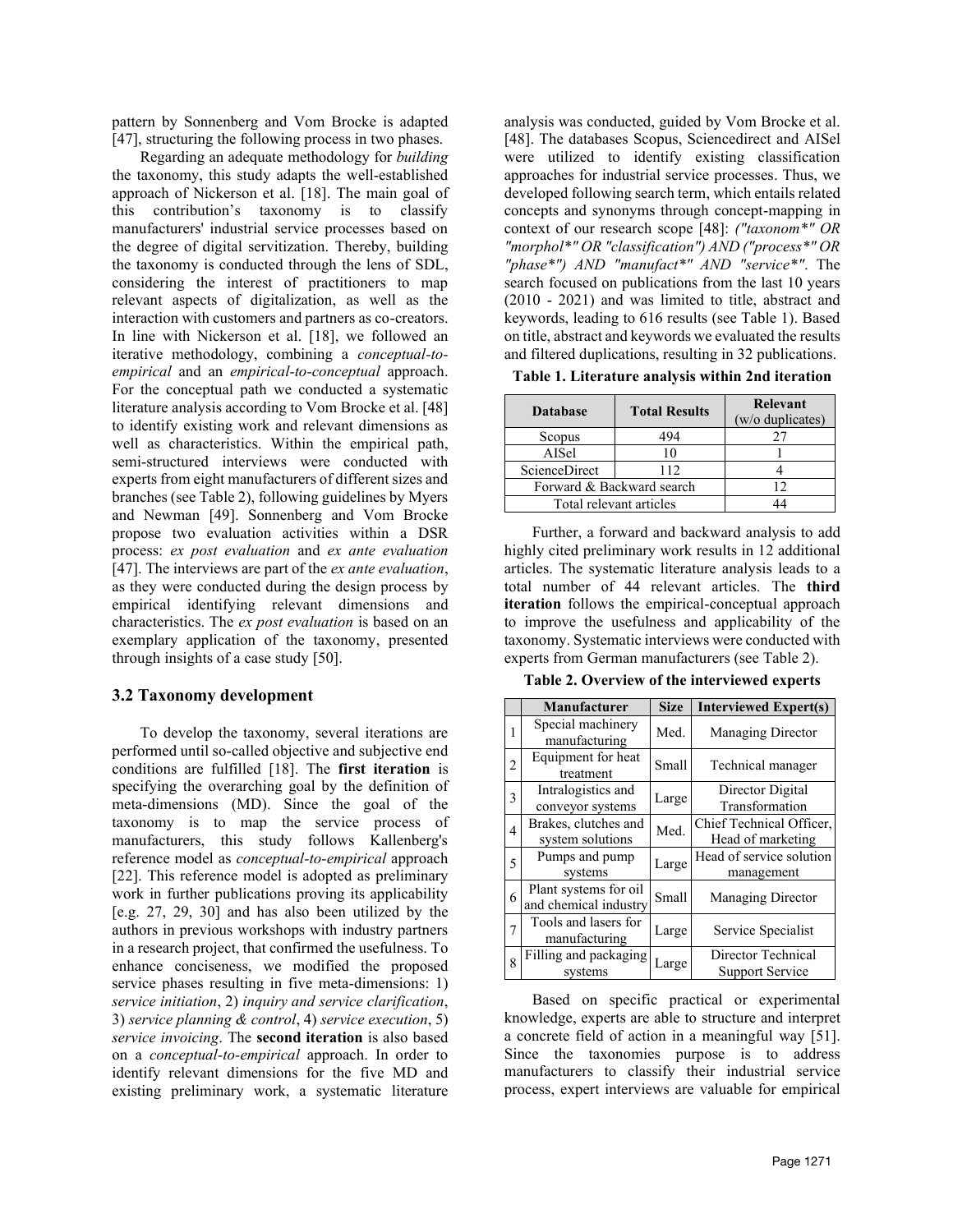development. We selected the companies based on size and prior analysis regarding the current service portfolio (offering of basic and advanced services) to achieve a heterogeneous coverage within the empirical development path of the taxonomy. The classification of companies into the sizes *Small*, *Medium* and *Large* is based on the EU definition regarding the number of employees (*Small*: <50, *Medium*: <250, *Large*: >=250) [52]. The interviews were conducted in May and June 2021 over video conferencing systems. The length of each interview ranged from 1 to 1.5 hours. The first author guided the interviews, while a coauthor conducted a simultaneous protocol [53], allowing a direct interpretation of the statements [51]. In addition, all interviews were recorded. Initially, general information were obtained during the interviews, e.g., the expert's position within the manufacturing company. In order to enable the experts to evaluate and expand individual dimensions and characteristics, the taxonomy was presented afterwards. After conducting four interviews, the taxonomy was modified based on the experts feedback by readjusting few dimensions and combining several characteristics. Within a **fourth iteration**, a second set of four interviews was conducted and no further adjustments were required to the taxonomy. The experts confirmed the applicability and usefulness (subjective criteria according to Nickerson et al. [18]). In addition, all objective criteria [18] were fulfilled, meaning that no further iteration was necessary.

#### **4. Taxonomy for industrial service phases**

This chapter describes the final taxonomy in detail (see Table 3). Thereby, it answers the formulated **RQ**, which dimensions and characteristics are required for the classification of service processes in manufacturing industry. The taxonomy consists of five meta-dimensions (MD) and a total of 14 dimensions. In addition to each dimension, the right column shows whether a characteristic is *exclusive* (E) or *non-exclusive* (N). In total, the taxonomy has 49 characteristics, capable of individually describing a manufacturer's service process.

**MD 1 - Service initiation:** The first MD describes the service initiation and consists of the two dimensions *Event* and *Initiator*. The triggering *Event* can be based on conventional activities, such as *Manual identification* of demand by the customer, *Periodic execution*, e.g., via maintenance contracts or periodic updates, or via the equipment itself through *Automatic service notifications* [42, 44]. More complex events are continuous *Analyses of historical order data* to forecast possible demand [39]. Drawing on this, *Usage-, process- or condition-based data* can be analyzed, e.g., to identify a need for service via condition monitoring systems. Manufacturers with extensive knowledge of specific wear characteristics leverage this information for *Predictive analysis*, scheduling maintenance services based on predicted wear conditions of the manufacturing system [40]. Related to the first dimension, the *Initiator* dimension depends on the degree of digitalization and connectivity of the co-creators. Thus, the characteristics are *Customer*, *Provider*, or the machine *System* itself. Thus, the machinery is not merely an operand resource, but rather, using ICT, becoming increasingly an operant resource [44].

**MD 2 - Inquiry and service clarification:** The second MD describes inquiry capture and service clarification consisting of four dimensions: *Customer interface*, *Internal system support*, *Information availability*, and *Requirement formulation*. Typically, the *Customer interface* is based on personal contact via *Face-to-face, phone or e-mail* [54]. *Web-based digital formats* such as web forms or an app can also be used as a manual communication channel, as well as a *Real time chat* function. More complex solutions can be offered via *Digital interfaces* (e.g., API, connected ERP system) [42]. Some manufacturers have also been offering *Platform solutions* allowing customers to make inquiries or configure products via self-service portals [39]. The dimension *Internal system support* describes the type of digital processing by the provider [42]. Typically, smaller manufacturers do not have a standardized system, but work with *Paper based and/or digital documents* (e.g., Word, Excel). More support is provided by *Database-driven systems*, such as customer relationship management systems, which are supplemented by other software. The experts consider an *Integrated service management system* as an ideal and transparent solution, combining all systems and thus eliminating media discontinuities. The highest level of integration uses an additional *Ticket system* tracking servicerelevant activities and customer contacts. The *Information availability* dimension describes data accessibility during service clarification [55] and is based on three characteristics: *Master data and service history*, *Knowledge database*, and *Real-time process/condition data*. In addition to the basic information of the first characteristic, providers using a *Knowledge database* can identify problem-solving patterns, which assist in improving the service clarification process. Furthermore, access to *Real-time process/condition data* from the customer's system supports fault identification. The dimension *Requirement formulation* is a crucial influencing factor for targeted service processing.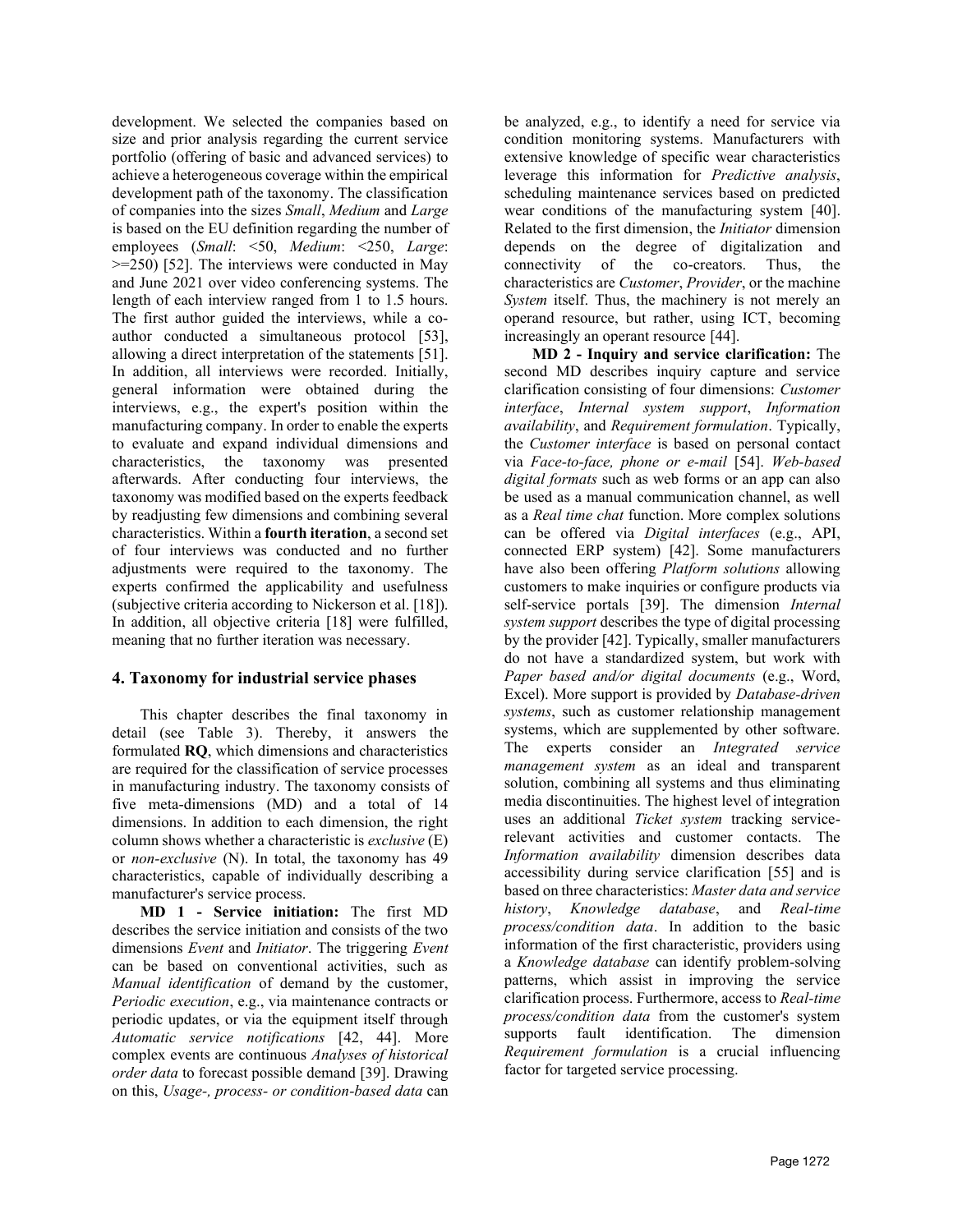| Meta-<br><b>Dimensions</b>                | <b>Dimensions</b>                  | E/N<br><b>Characteristics</b>                               |                                       |                                                                                                                                                                                                                                                     |                                                                            |           |                                               |                                       |                     |   |
|-------------------------------------------|------------------------------------|-------------------------------------------------------------|---------------------------------------|-----------------------------------------------------------------------------------------------------------------------------------------------------------------------------------------------------------------------------------------------------|----------------------------------------------------------------------------|-----------|-----------------------------------------------|---------------------------------------|---------------------|---|
| <b>Service</b><br>initiation              | Event                              | Manual identification                                       | Periodic execution                    |                                                                                                                                                                                                                                                     | Analyses of historical<br>Automatic service<br>notifications<br>order data |           | condition-based data                          | Usage-, process- or                   | Predictive analysis | N |
|                                           | <b>Initiator</b>                   | Customer                                                    |                                       | Provider                                                                                                                                                                                                                                            |                                                                            |           | System                                        |                                       |                     |   |
| Inquiry and<br>service<br>clarification   | <b>Customer interface</b>          | Face-to-face, phone or e-mails<br>Web-based digital formats |                                       |                                                                                                                                                                                                                                                     | Real time chat                                                             |           | Digital interfaces                            | Platform solutions                    |                     | N |
|                                           | Internal system<br>support         | Paper based and/or digital documents                        |                                       | Database-driven systems<br>Integrated service management system                                                                                                                                                                                     |                                                                            |           | + Ticket system                               |                                       | E                   |   |
|                                           | <b>Information</b><br>availability | Master data and service history                             |                                       | Knowledge database<br>danse en en en el filmo de la filmonia de la filmonia de la filmonia de la filmonia de la filmonia de la filmonia de la filmonia de la filmonia de la filmonia de la filmonia de la filmonia de la filmonia de la filmonia de |                                                                            |           |                                               | Real-time process/condition data<br>N |                     |   |
|                                           | <b>Requirement</b><br>formulation  |                                                             | Unstructured inquiries                | <b>Commission Commission</b><br>Checklists or instructions                                                                                                                                                                                          |                                                                            |           |                                               | E                                     |                     |   |
| <b>Service</b><br>planning and<br>control | <b>System integration</b>          | Paper-based and office tools                                |                                       | $\sim$ $\sim$                                                                                                                                                                                                                                       | Database-driven software                                                   |           |                                               | Advanced Database-driven systems      |                     |   |
|                                           | External<br>communication          | Face-to-face, phone or e-mail                               |                                       | Connected Database-driven software                                                                                                                                                                                                                  |                                                                            |           | Platforms or apps                             |                                       |                     |   |
| <b>Service</b><br>execution               | <b>Executing on site</b>           | Own employees                                               | + Service partner                     |                                                                                                                                                                                                                                                     |                                                                            |           | + Remote instructions (partners or customers) |                                       | E                   |   |
|                                           | Human machine<br>interface         | No digital tools                                            |                                       |                                                                                                                                                                                                                                                     | - 8<br>Local display devices<br>+ Mobile devices                           |           |                                               | + Augmented or virtual reality        |                     | E |
|                                           | <b>Process</b><br>transparency     | Manual status information                                   | Structured service process            |                                                                                                                                                                                                                                                     |                                                                            |           | Track & trace system                          |                                       | Ε                   |   |
|                                           | <b>Documentation</b>               | Paper-based or supported by local software                  | + Mobile digital documentation<br>9.9 |                                                                                                                                                                                                                                                     |                                                                            |           | Full digital documentation                    |                                       | Ε                   |   |
| <b>Service</b><br>invoicing               | <b>Billing</b>                     | Paper based or digital documents                            | Database-driven software              |                                                                                                                                                                                                                                                     |                                                                            |           | Autonomous systems                            |                                       | E                   |   |
|                                           | <b>Payment model</b>               | Product price or separate payments                          |                                       | Regular payments                                                                                                                                                                                                                                    |                                                                            | Pay per x |                                               |                                       | Subscription models | N |

**Table 3. Taxonomy of industrial service phases**

*Unstructured inquiries* might lead to a time intensive clarification process due to several subsequent queries [56]. Customers should be assisted in formulating requirements by *Checklists or instructions*.

**MD 3 - Service planning and control:** The third MD describes the planning and control phase, including two dimensions: *System integration*, and *External communication*. Independently of the second MD, manufacturers operate with different systems in the planning and controlling phase. Therefore, the first dimension *System integration* consists of three characteristics: *Paper-based and office tools*, *Database-driven Systems* and *Advanced Databasedriven Systems*. Small companies with few employees often plan and control their operations *Paper-based* or with standard *office tools*, e.g., Excel. For more complex structures, a *Database-driven system* is utilized to avoid non-transparent processes [55]. *Advanced database-driven Systems* enable employees to manage capacity planning more efficiently through support functions, e.g., by automatically considering the responsibility or even the capabilities of the service personnel [22]. The standard for *External communication* with co-creators is the personal contact via *Face-to-face, phone or e-mail*. In the case of suppliers, logistics service providers or other longterm customer or partner relationships, a *Connected Database-driven software* (e.g., a connected ERP) accelerates the communication and value co-creation process [54]. Another option is offered by *Platforms or apps* for exchanging order data and coordinating (e.g., delivery) schedules.

**MD 4 - Service execution:** Under *Service execution*, the main service activities visible to the customer on site are provided. Thus, the dimension *Executing on site* is differentiated from the responsibility of services which are performed on the customer's machine [57]. The provider's *Own employees* perform the service itself, and/or a *Service partner* collaborates with the provider. In addition, customers or other co-creators may be enabled to conduct services themselves via *Remote instructions* from the provider. The *Human machine interface* (*HMI*), providing service personnel with digital information, is another service-relevant factor. While conventional services operate with *No digital tools*, machines equipped with microelectronics enable information via *Local display devices*. A more advanced stage is represented by *Mobile devices*, enabling additional support functions, such remote access to ERP database or condition data of the manufacturing system [58]. In addition, *Augmented or virtual reality* functions (e.g., data glasses) provide extensive information. As the service provision is often linked to narrow deadlines and high requirements*, Process transparency* and the ability to provide information regarding the current processing status are essential. Here, *Manual status information* can be mentioned first. Customers might request the processing status by phone, which may lead to higher costs due to unsystematic processes in the organization. Based on a *Structured service process*, the provider tracks status information efficiently and communicates the status via phone or e-mail. The third characteristic describes an automated *Track & trace system* enabling the customer to query the processing status independently [42]. Following the service execution, *Documentation* is an important part of the provider-customer (and co-creators) relationship, also forming the basis for invoicing. Basically*, Paperbased or supported by local software* (e.g., office tools, scans, etc.) documentation is commonly used. Increased efficiency is achieved through *Mobile documentation* (e.g., via tablet), which is then directly created on-site by service personnel. The documents are either processed later in-house or transmitted via mobile internet. A *Full digital documentation* in line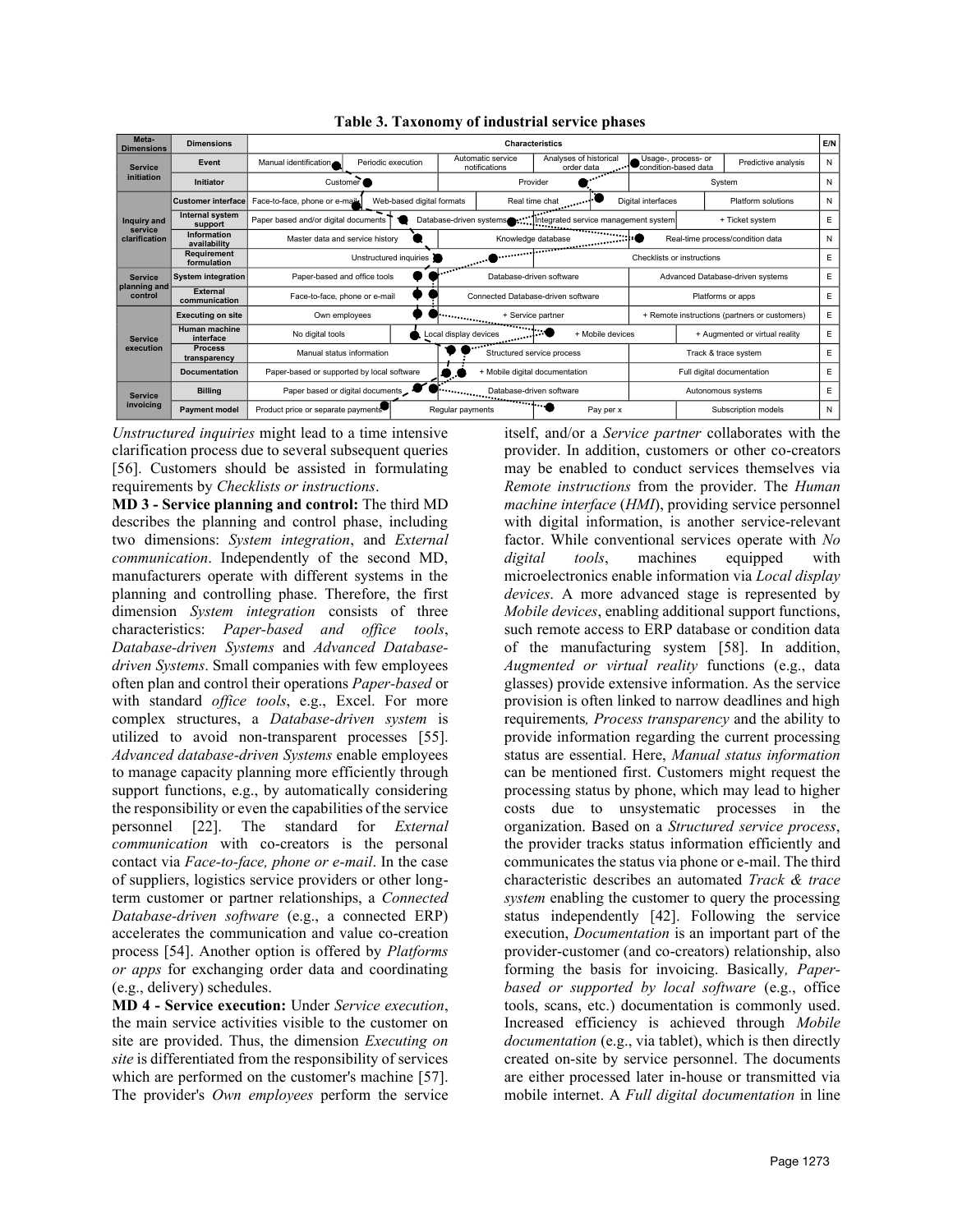with a centralized database enables consistent and transparent management of relevant information and eliminates media discontinuities.

**MD 5 - Service invoicing:** In the context of the dimension *Service invoicing*, the performed activities are processed and charged to the customer. For this purpose, in the dimension *Billing*, manufacturers use *Paper-based or digital documents* applying conventional office tools. *Database-driven software* enables the invoicing process to be more efficient. In the context of increasing network-based value creation and *Autonomous systems*, automated processing via smart contracts is also becoming increasingly interesting and therefore represents the final characteristic. The dimension *Payment model* varies depending on the manufacturer's service portfolio and customer's needs [40]. Services within the *Product price or separate payments* are billed via individual invoices. In the case of maintenance contracts or software licenses, *Regular payments* are made. More complex solutions represent *pay per x* models, in which payments are made per product produced or based on availability. *Subscription models* represent the configuration of specific functions, which customers add or cancel within their contract, resulting into regular time-based payments [38].

## **5. Exemplary taxonomy application**

The majority of taxonomies draw on case studies for building or demonstrating their applicability [59]. Thus, this section classifies empirical objects to illustrate the relevance and usefulness of the final taxonomy [18], based on insights of a case study conducted between September 2020 and May 2021. The case study is based on a manufacturer, representing many companies facing digital servitization. Besides the close collaboration in a research project, we carried out several workshops with the service manager and service technicians. As allowing an in-depth view on complex phenomena [50], the conducted case study gave detailed insights into the service process and the manufacturers business model. These insights allow systematizing the current and targeted service process of the focused manufacturer within the final taxonomy. The selected machine manufacturer offers mobile equipment, that is used by customers in context of welding for subsequent heat treatment. As an SME, the manufacturer is currently retrofitting its equipment with edge-devices to achieve connectivity. Initially this is to improve the efficiency of conventional MRO services. In the future, advanced services based on remote access are planned, enabled by the transmission of status or usage data. The taxonomy in

Table 3 visualizes the current service process by a *dashed line*. The targeted service process, enabled by the retrofitting approach, is represented by a *dotted line*. The motivation of the manufacturer lies in infrequently occurring failures of the mobile equipment, but depending on the location, these failures could lead to high consequential costs for the customer. Additionally, the conventional interaction via phone and e-mail as well as the frequent need for on-site services to identify faults are disrupting the flow of information and complicating the service process in general. The mobile machines are equipped with microelectronics, which is sufficient to estimate the next maintenance operation for certain components based on process data. This data can be transmitted via edge-device as new digital interface to the manufacturer. As a service provider, the manufacturer is able to initiate a maintenance service or to deliver spare parts at an early stage. For this purpose, new software must be integrated in the inquiry and service clarification phase, which makes the status and process information available to the service staffs. As the enhancement of the communication to the customer is linked to further investments and the added value of the new databased approaches is to be tested first, external communication will initially remain conventional. However, the manufacturer can proactively contact the customer and is sufficiently informed regarding the condition of the machine due to the machine data, improving the service clarification. During the service execution phase, the manufacturer considers mobile devices as useful since relevant data is available on site. Thus, existing devices, which are used for documentation, must be supplemented with this functionality. Currently, services are either included in the warranty or billed separately. After successful implementation, in the future the manufacturer plans a usage-based payment as pay per x model, enabled by leveraging machine data via permanent data interface.

In summary, the presented taxonomy allows the classification of service processes. As a result, it encourages early service development (e.g., digitalization, use of new technology) while focusing on the entire service process.

# **6. Discussion, Implications and Further Research**

As the value creation of manufacturers shifts to relationship-based, long-term customer interactions, product-oriented business models are losing their dominance. Thus, services and a strong processoriented organization have become increasingly crucial. While literature consents to the importance of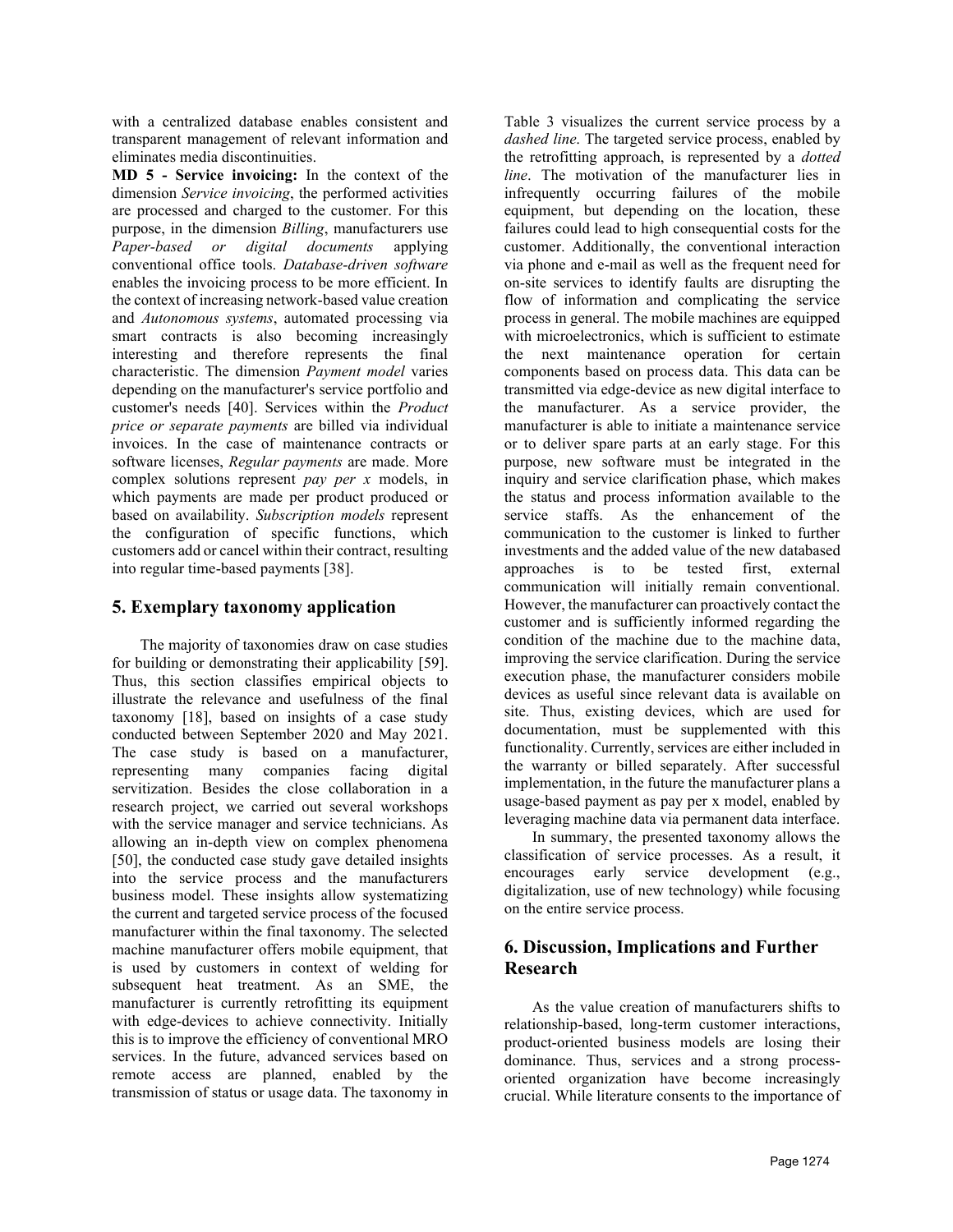digital servitization, there is a lack of lightweight approaches to service development addressing the phase-oriented nature of services [13]. This study addresses this research gap by presenting a taxonomy based on a structured conceptual and empirical development process. The involvement of industry through interviews, as well as the demonstration of applicability, underline the methodological soundness and relevance of the study results. As **managerial implications**, the taxonomy presented in this study provides an applicable tool for classifying services based on relevant service phases. This approach supports practitioners to identify those service-related aspects affected by the integration of digital technologies. The discussions with the experts during the interviews show that the taxonomy leads to an active reflection of the existing service process. Thus, the practical application of the taxonomy directs attention to necessary adjustments along the service process at an early stage. Using this knowledge, appropriate actions or a roadmap for service development can be derived. In addition, practitioners should examine why and to what extend the *Customer interface* differs in their characteristics to *External communication*, i.e., with all partners, co-creators, and thus customers. Since these dimensions address different phases of the service process, a separate consideration is valuable. However, it is noticeable that the characteristics at the *Customer interface* within the *Inquiry and service clarification* phase offer different options than those in *External communication* within the phase of *Service planning and control*. A reason for this might be different isolated solutions of the co-creators in a value network, preventing a standardized communication culture. In the long term, synergy effects could be leveraged if appropriate standards were utilized. Regarding **conceptual implications**, the taxonomy represents a substantiated result of a conceptual and empirical development approach. The study lays a basis for further research to systematize and understand the nature of services and process orientation in context of digital servitization. Researchers will be able to distinguish manufacturers based on their various approaches to performing services in the future and highlight any differences in order to derive success factors. This study is subject to **limitations**. The resulting taxonomy reflects only a temporal snapshot of reality. Especially due to dynamics in information and communication technologies, regular updating of the dimensions and characteristics is necessary. The adopted research methodology in this study is based on both literature analysis and empirical research. Nevertheless, a comprehensive representation of all possible

instantiations of service processes cannot be fully guaranteed. As a result, depending on the use case, further adjustments may be required. Lastly, a taxonomy is always influenced by the scientists that conducted the development process. Other researchers, using the same methods but with different scientific background and interests, might associate some dimensions and characteristics differently and thus influence the result of the taxonomy. A potential avenue for **further research** is the derivation of archetypes, enriched with further information of the companies, which were captured during the interviews. Furthermore, the practitioners stressed the interest regarding results of the other manufacturers analyzed and what resources and transformation strategies they implement. Thus, the analysis of successful transformations, enabling factors in digital servitization and its systematization might be a promising opportunity for further research. Due to the focus on the service process itself and for the sake of compactness [18], the final taxonomy excludes other relevant aspects that do not directly address the constitutive service dimension of *performance process*. In this context, the influences of both internal and external factors should be examined in more detail. As discussed in chapter 2.1, the necessary *performance potential* must be available to execute the service processes. Therefore, these organizational resources must be aligned with the service processes in line with digital servitization [60]. While a manufacturer can continue to digitalize internally, some dimensions of the taxonomy depend heavily on customers or partners (co-creators). This impacts the offering of digital services, e.g., if the customers do not grasp the added value of pay per x payment models or a supplier declines database-driven approaches as external communication interface. Thus, these dependencies regarding the *performance potential* that significantly influence the *performance process* and the combination with this study's taxonomy represent a potential avenue for further research.

### **7. Acknowledgment**

This research is funded by the German Federal Ministry of Education and Research (BMBF, funding code: 02K18D130) and implemented by the Project Management Agency Karlsruhe (PTKA).

### **8. References**

- [1] Sandra Vandermerwe and Juan Rada, "Servitization of Business: Adding Value by Adding Services", 1988.
- [2] Kohtamäki, M., V. Parida, P.C. Patel, and H. Gebauer, "The relationship between digitalization and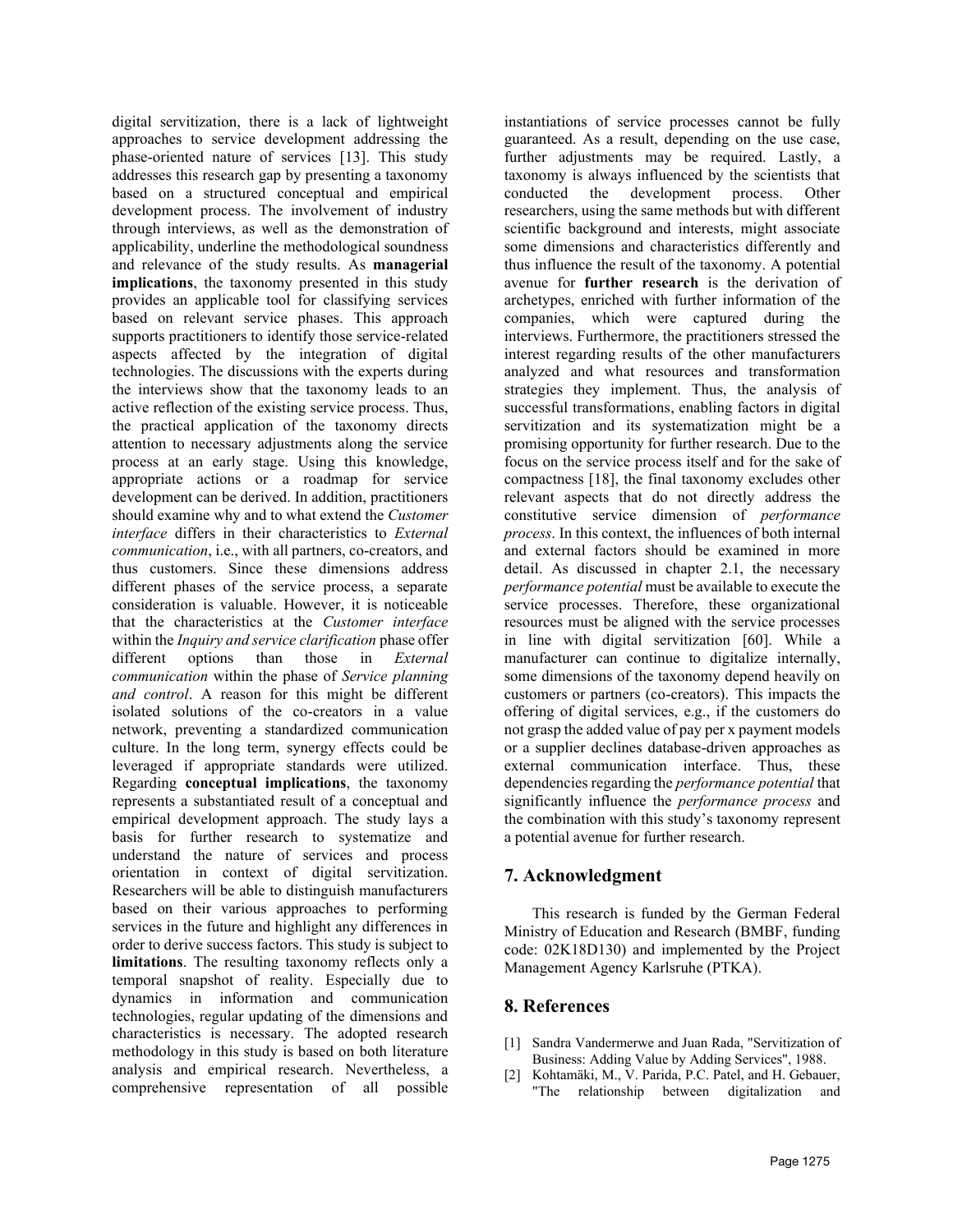servitization: The role of servitization in capturing the financial potential of digitalization", Technological Forecasting and Social Change, 2020.

- [3] Dachs, B., S. Biege, M. Borowiecki, G. Lay, A. Jäger, and D. Schartinger, "Servitisation of European manufacturing: evidence from a large scale database", The Service Industries Journal, 34(1), 2014, pp. 5–23.
- [4] Kreyenborg, A., M. Austerjost, and M. Groll, "A Web-Crawling Based Study on Servitization: Analysis of Service Offerings by German Manufacturers of Machinery and Equipment", ECIS 2021 Research Papers, 61. https://aisel.aisnet.org/ecis2021\_rp/61
- [5] Coreynen, W., P. Matthyssens, and W. van Bockhaven, "Boosting servitization through digitization: Pathways and dynamic resource configurations for manufacturers", Industrial Marketing Management, 60, 2017, pp. 42–53.
- [6] Lay, G., ed., Servitization in Industry, Springer International Publishing, Cham, 2014.
- [7] Gebauer, H., M. Paiola, N. Saccani, and M. Rapaccini, "Digital servitization: Crossing the perspectives of digitization and servitization", Industrial Marketing Management, 93, 2021, pp. 382–388.
- [8] Neely, A., "Exploring the financial consequences of the servitization of manufacturing", Operations Management Research, 1(2), 2008, pp. 103–118.
- [9] Gebauer, H., E. Fleisch, C. Lamprecht, and F. Wortmann, "Growth paths for overcoming the digitalization paradox", Business Horizons, 2020, pp. 313–323.
- [10] Goedkopp, M.J., C. van Halen, H. te Riele, and P. Rommens, Product Service systems: Ecological and Economoc Basics, 1999.
- [11] Rapaccini, M., F. Adrodegari, N. Saccani, C. Barbieri, and R. Giannetti, "DIGITAL SERVITIZATION OF SMES: THE ROLE OF KNOWLEDGE-INTENSIVE BUSINESS SERVICES(KIBS)", Spring Servitization Conference 2020, 2020, 2020, pp. 81–87.
- [12] Roos, G., "Servitization as Innovation in Manufacturing—A Review of the Literature", in The Handbook of Service Innovation, R. Agarwal, W. Selen, G. Roos, and R. Green, Editors. 2015. Springer London: London.
- [13] Schuh, G., P. Jussen, and T. Harland, "The Digital Shadow of Services: A Reference Model for Comprehensive Data Collection in MRO Services of Machine Manufacturers", Procedia CIRP, 73, 2018, pp. 271–277.
- [14] Rondini, A., J. Matschewsky, G. Pezzotta, and M. Bertoni, "A simplified approach towards customer and provider value in PSS for small and medium-sized enterprises", Procedia CIRP, 73, 2018, pp. 61–66.
- [15] Sousa, R. and G.J. da Silveira, "Capability antecedents and performance outcomes of servitization", International Journal of Operations & Production Management, 37(4), 2017, pp. 444–467.
- [16] Porter, M.E. and J.E. Heppelmann, "How Smart, Connected Products are Transforming Companies", in Harvard Business Review. 2015.
- [17] Schroeder, A., P. Naik, A.Z. Bigdeli, and T. Baines, "IoT enabled advanced services: exploring the IoT

artefact as a socio-technical construct", 25th Annual EurOMA conference, 24-26th June 2018. Hungary.

- [18] Nickerson, R.C., U. Varshney, and J. Muntermann, "A method for taxonomy development and its application in information systems", European Journal Information Systems, 22(3), 2013, pp. 336–359.
- [19] Vargo, S.L. and R.F. Lusch, "Institutions and axioms: an extension and update of service-dominant logic", Journal of the Academy of Marketing Science, 44(1), 2016, pp. 5–23.
- [20] Baines, T. and H. Lightfoot, Made to serve: How manufacturers can compete through servitization and product service systems, Wiley, Chichester, West Sussex, 2013.
- [21] Vargo, S.L. and R.F. Lusch, "Evolving to a New Dominant Logic for Marketing", Journal of Marketing, 68(1), 2004, pp. 1–17.
- [22] Kallenberg, R., Ein Referenzmodell für den Service in Unternehmen des Maschinenbaus, Aachen, 2002.
- [23] Schermann, M., Risk Service Engineering: Informationsmodelle für das Risikomanagement, 1st edn., Gabler Verlag / Springer Fachmedien Wiesbaden GmbH Wiesbaden, Wiesbaden, 2011.
- [24] Schuh, G. and P. Stüer, "Framework for Lean Management in Industrial Services", in Advances in production management systems: Competitive manufacturing for innovative products and services; IFIP WG 5.7 International Conference, APMS 2012, Rhodes, Greece, September 24-26, 2012; revised selected papers, C. Emmanouilidis, M. Taisch, and D. Kiritsis, Editors. 2013. Springer: Heidelberg.
- [25] Galipoglu, E. and M. Wolter, "Typologien industrienaher Dienstleistungen: Eine Literaturübersicht", in Smart Service Engineering: Konzepte und Anwendungsszenarien für die digitale Transformation, O. Thomas, M. Nüttgens, and M. Fellmann, Editors. 2017. Springer Gabler: Wiesbaden.
- [26] Gajewski, T., Referenzmodell zur Beschreibung der Geschäftsprozesse von After-Sales-Dienstleistungen unter besonderer Berücksichtigung des Mobile Business, HNI, Paderborn, 2004.
- [27] Winkelmann, K. and H. Luczak, "Modelling, simulation and prospective analysis of cooperative provision of industrial services using coloured Petri nets", International journal of simulation, 7(1473- 804x), 2006, pp. 10–26.
- [28] Frank, M., J. Gausemeier, N. Hennig-Cardinal von Widdern, C. Koldewey, J.S. Menzefricke, and J. Reinhold, "A reference process for the Smart Service business: development and practical implications", Proceedings of the International Society for Professional Innovation Management (ISPIM), 2020.
- [29] Matijacic, M., G. Däuble, M. Fellmann, D. Özcan, M. Nüttgens, and O. Thomas, "Informationsbedarfe und bereitstellung in technischen Serviceprozessen: Eine Bestandsaufnahme unterstützender IT-Systeme am Point of Service", Proceedings Multikonferenz der Wirtschaftsinformatik, 2014, pp. 2035–2047.
- [30] Daeuble, G., D. Oezcan, C. Niemoeller, M. Fellmann, M. Nuettgens, and O. Thomas, "Information Needs of the Mobile Technical Customer Service - A Case Study